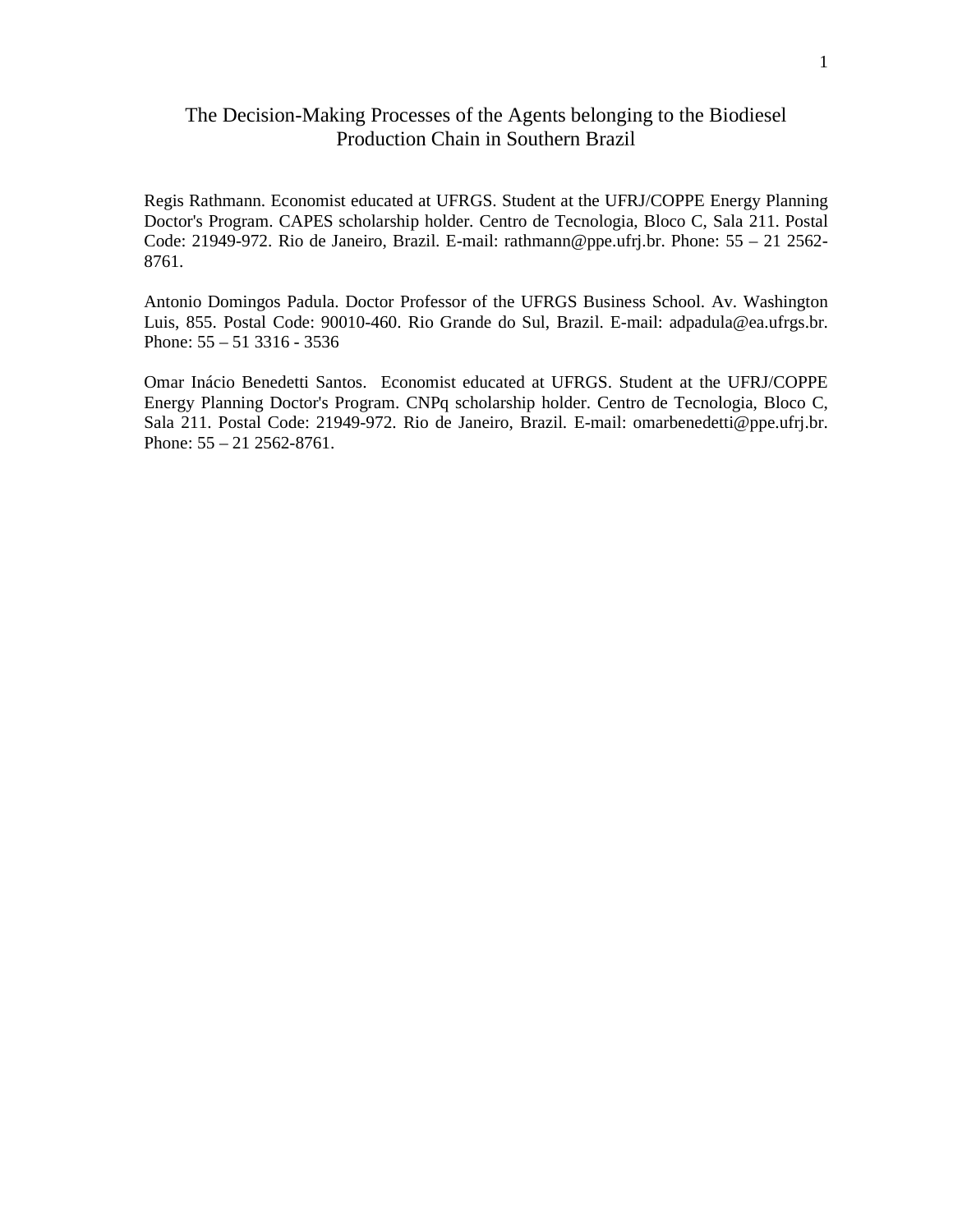## Executive Summary:

The aim of this paper is to present and analyze the factors, motivations and criteria considered in the decision-making processes of the actors belonging to the biodiesel production chain in Brazil, and confirm or otherwise, the existence of alignment in the decision-making process.The biodiesel production chain consists of three main agents the farmers, the soybean processing plants and the oil refienery/distributor. For the farmers organzied in cooperatives the central decision is whether to sell oil-bearing crops for the production of biodiesel. In contrast, for the soybean processing plants that convert the crops into vegetable and/or biodiesel, the decision to produce this fuel is based on the wish to expand their market portfolio. Government tax incentives strongly influence both decisions regarding which oil-bearing crop to use and the amount of vegetable oil to be trandsformed into biodiesel. Finally, the oil refinery/distributor is obliged by law to mix the biodiesel with the mineral diesel and percieves this as a liability. The results show the existence of different characteristics linked to the decision-making process and a significant lack of synchronicity in the aims and motivations behind the agents' decisions. This state of decisional misalignment leads to heightened uncertainty regarding the sustainability of the Brazilian biodiesel production program.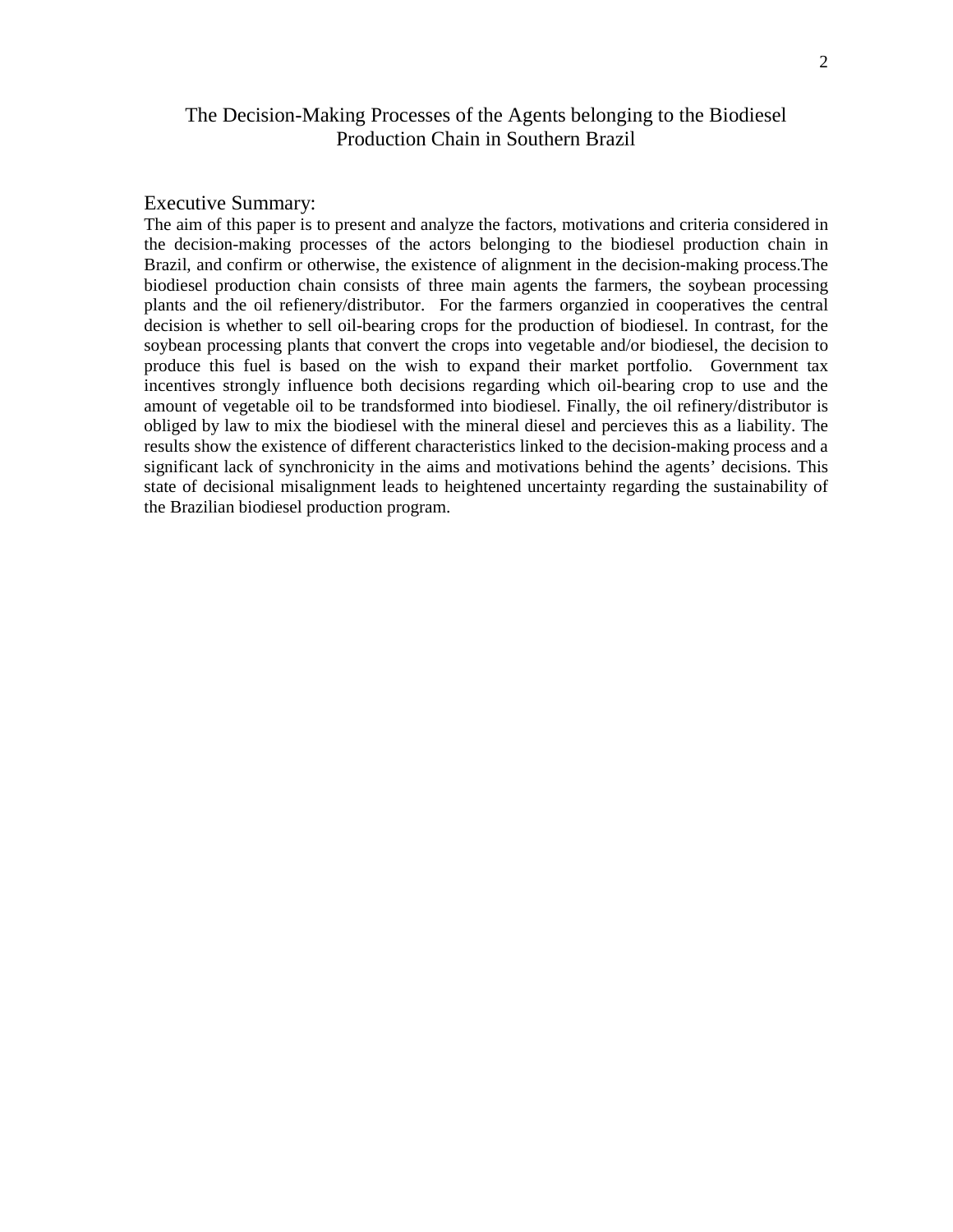Abstract: The aim of this paper is to present and analyze the factors, motivations and criteria considered in the decision-making processes of the actors belonging to the biodiesel production chain in Brazil, and confirm or otherwise, the existence of alignment in the decision-making process. The results show the existence of different characteristics linked to the decision-making process and a significant lack of synchronicity in the aims and motivations behind the agents' decisions. This state of decisional misalignment leads to heightened uncertainty regarding the sustainability of the Brazilian biodiesel production program.

Keywords: Biofuels, Biodiesel, Decision-Making Processes, Productive Chain, Southern Brazil.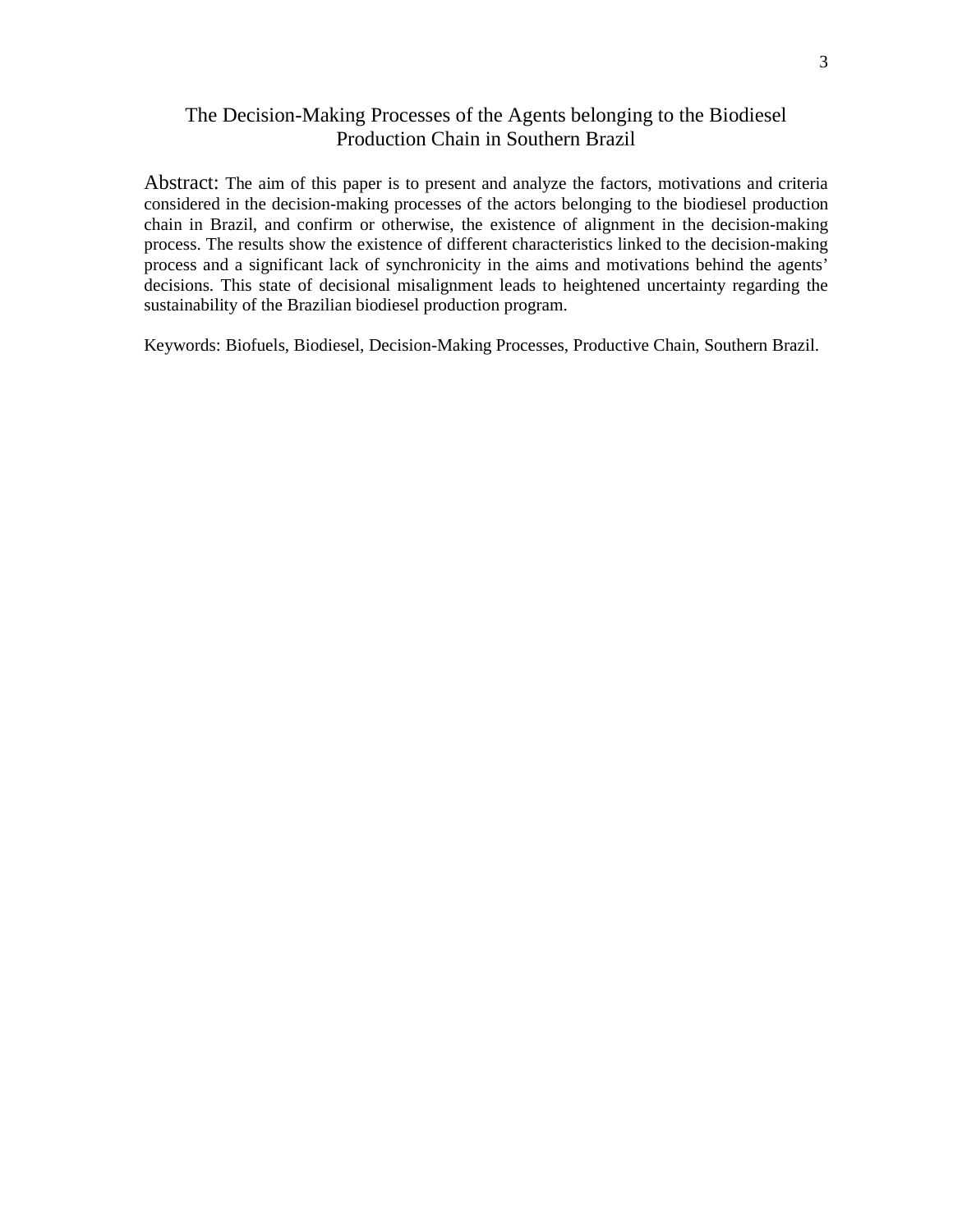## **Introduction**

It is quite apparent, either from past political-economic crises, such as the oil crisis of the 1970s, or from the current debate within the international community on climate change, that alternatives are needed for the non-renewable energy sources, such as petroleum oil. Accordingly, in recent years there has been an increase in research into the use of biomass for energy purposes, mainly in the production of fuels.

Experiments with alternative fuels are not new. In Brazil, the first alternative fuel production initiatives date from the 1970s, with the Brazilian Ethanol Program (*PROÀLCOOL*), which began to produce ethanol from sugar-cane. More recently, biodiesel has become part of the Brazilian energy matrix with the creation of a regulatory standard contained in Law 11.097/2005, which instituted the *Programa Nacional de Biodiesel* (PNB) (National Biodiesel Program) (Brazil 2005).

The Brazilian biodiesel production program was established in order to create the institutional bases necessary for the organization of the entire productive chain (farmers, cooperatives, unions, research institutions, mills, refineries and distributors). With the PNB, the use of B3 (3% biodiesel per volume of diesel oil) became obligatory in 2008 and this proportion will rise to 5% (B5) as from 2013. This resulted in the need to produce 1.2 billion litres/year of biodiesel in 2008 (ABIOVE, 2005). The launch of the PNB led to the rapid organisation of biodiesel production chains involving different agents within the chain, as schematically shown in Figure 1.



**Figure 1: Brazil´s biodiesel productive chain.** 

Source: MME, 2006.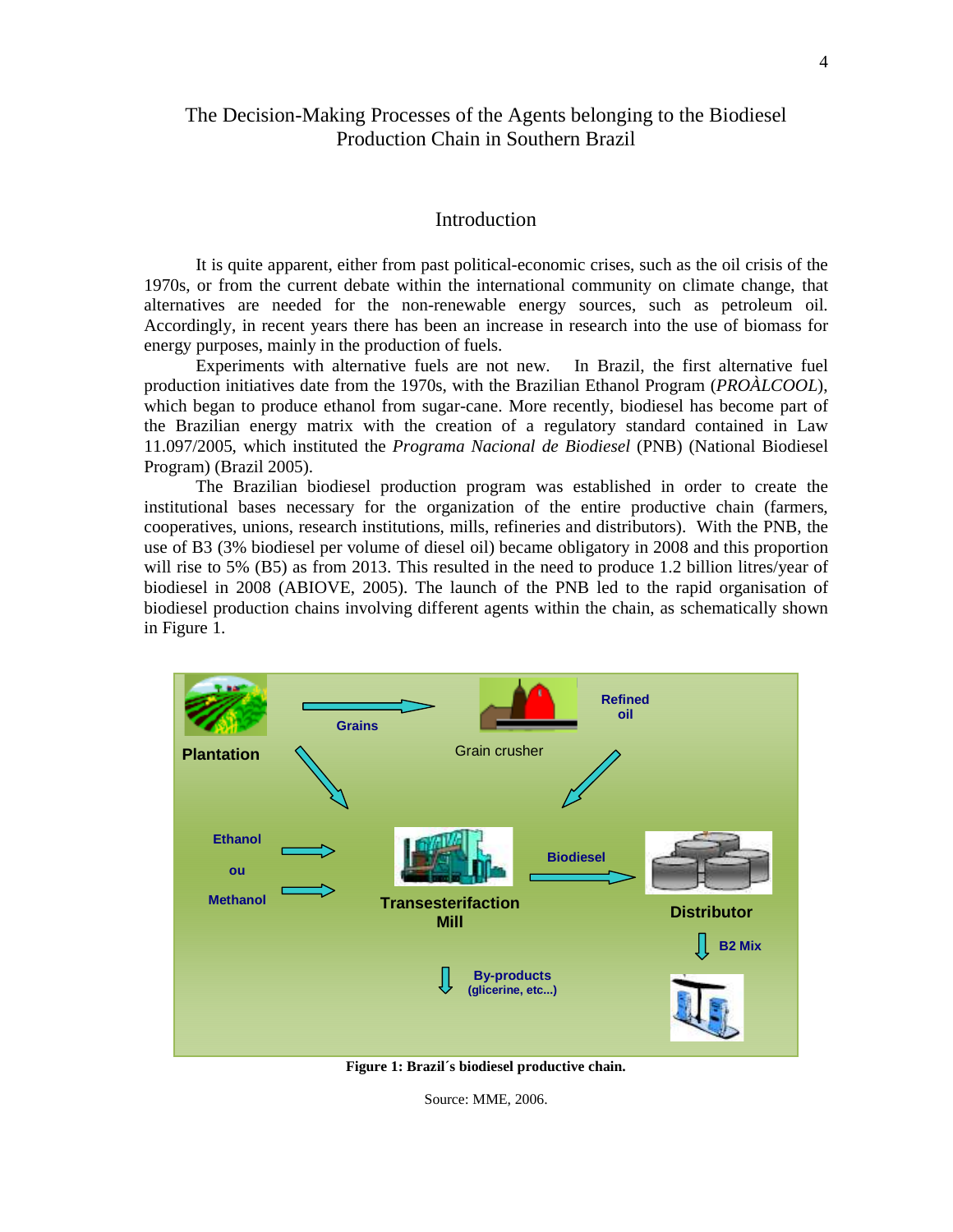The introduction of biodiesel into the Brazilian energy matrix increases the alternative uses for the oil-bearing crops. Since the oil-bearing crops now have to take into account a greater number of market alternatives, the decision-making processes of these actors becomes more complex. Regarding this, Christopher (1992) shows that in emerging production chains one of the most common pitfalls in their development results from the decisionary misalignment in the supply chain, which often means that manufacturers do not receive the raw materials they need for their production processes. Therefore, the alignment both in the strategies and in the objectives of the actors and firms participating in the most diverse stages of a production chain are fundamental to its effectiveness.

These factors, together with the multiplicity of aspects encompassing the biodiesel production chain (BPC) in Brazil, require that the study of the decision-making includes the largest possible number of variables, such as: the characteristics of the decider (typology and decision-making experience) and of the decision (types of decision and the level of information), decision-making process, factors and motivations behind the decision, social-economic environment, production structure, location among others.

While taking these characteristics into account, the objective of the present study is to identify, characterize and analyze the factors and motivating influences behind the decisionmaking process of the actors in the BPC, that is, of the rural producers organized in cooperatives, the processors and refiners that produce the biodiesel and the oil refineries that blend and distribute the fuel.

## Methodology

To begin with, in order to elaborate a research instrument (questionnaire) to be applied to the actors in the BPC, an analytical framework was developed to consolidate the following theoretical elements: 1) Simon's Decision-making model (1977); 2) Characteristics of the decision-makers; 3) Decision´s characteristics; 4) Factors and motivations that influence the decision-making process; 5) Aspects linked to the specific nature of production chains based on agricultural commodities and; 6) Transaction Costs Economics.

The construction of the proposed analytical framework was divided into two analytical nucleuses, the first being the analytical level of the factors and motivations linked to the decision-making process. The premises present in these references, to a greater or lesser degree, directly affect the factors and motivations that influence the decision-making process, which may be distinct for each chain´s link, chain´s actors, depending on the individual objective to be achieved.

In the second analytical nucleus, denominated the analytical level of the characteristics linked to the decision-making process, the theoretical elements indicate that it is directly influenced by the previous level. Within this there is the nature of the decision and of the decision-maker, which are subdivided, respectively, into types of decision and level of information, as well as the style and experience of the decision-maker.

The biodiesel production chain in the State of Rio Grande do Sul (RS) was used as a research object due to its level of representativity within the PNB (National Biodiesel Program), as it is the productive base with the greatest participation in terms of sales in the 14 auctions made by the National Agency for Oil, Natural Gas and Biofuels (ANP), with more than 65% of the total biodiesel auctioned (ANP, 2008).

This study deals with the factors and motivations that influence decision-making process among the actors within the Biodiesel Production Chain (BPC), which, as can be seen, consists of three actors that dominate the relations of production, fabrication and distribution of biodiesel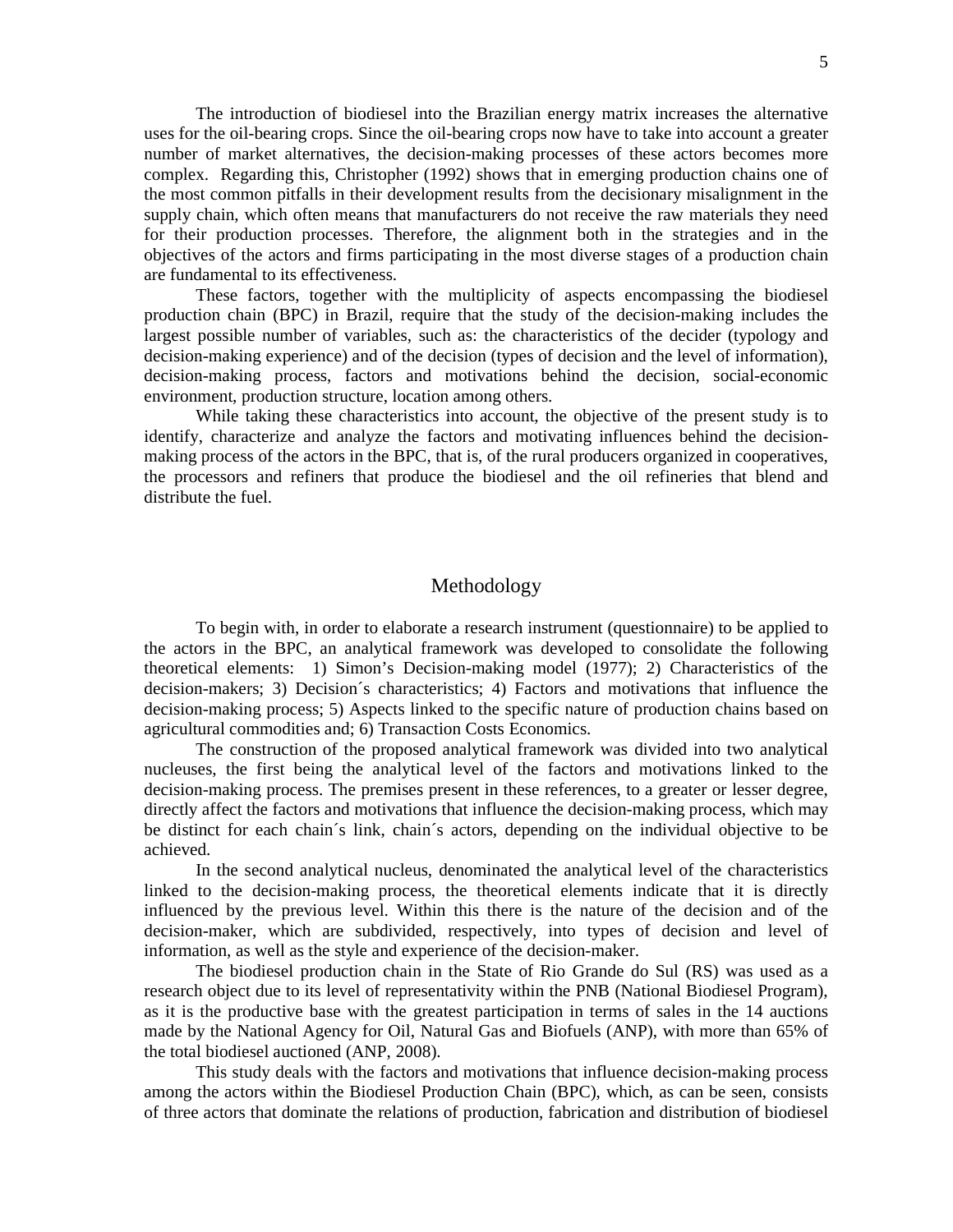in Brazil, referred to herein as: a) the rural producers of agricultural commodities, in this specific case, the soybean farmers organized within 11 (eleven) cooperatives that have contracts to supply soybean to the processing plants operating in RS; b) the 3 (three) biodiesel production plants operating in the state (RS) and; c) the refinery which blends the biodiesel with mineral diesel oil at a proportion of 2% (B2) and distributes the product.

Regarding the biodiesel production firms, it should be pointed out that in order to present the results they have been classified as Plant 1 (P1), Plant 2 (P2) and Plant 3 (P3), each of which has soybean supply contracts with the farming cooperatives (FCs) loicated in different counties in the state (RS). The structure of the cooperatives-plants supply network is shown below:

- Plant 1 (P1) supply network: Soledade FC (C1), Três de Maio FC (C2), Não Me Toque FC (C3), Espumoso FC (C4) and Água Santa FC (C5);
- Plant 2 (P2) supply network: Tapera FC (C6), Lagoa Vermelha FC (C7), Marau FC (C8), Tapejara FC (C9) and Água Santa FC (C5), the latter cooperative also has a soybean supply contract with Plant P1;
- Plant 3 (P3) supply network: Santo Ângelo FC (C10), Santa Rosa FC (C11), Não Me Toque FC (C3), the latter cooperative also has a supply contract with Plant P1.

## The Insertion of Biodiesel in the Brazilian Energy Matrix

The National Biofuel Program in Brazil was established in such a way that it would be possible to follow al the steps necessary for the creation of the organizational bases of the whole production chain. The laws should be designed in order to establish the conditions for the production and the commercialization of biodiesel and attract the most diverse sectors (farmers, cooperatives, unions, research institutions, mills, refineries and distributors) interested in this business. Once the productive base is mobilized and the first investments in biodiesel production plants are made, trade auctions should be held in order to ensure that the mills in operation are able to market their initial production (PRESIDÊNCIA DA REPÚBLICA, 2007).

In line with these objectives, there was successive inclusions and alterations to the laws, until the publication of the Law 11.097 in the *Diário Oficial da União* (Official Federal Government Journal), in which authorization is given for the mandatory introduction of 2% per volume of biodiesel into the diesel oil as from January 2008, 3% in August 2008, and reaching 5% in 2012.

Following the establishment of the regulatory standard, the Ministry of Agriculture (MDA) launched the "Social Fuel Seal", which is a government mechanism by which the biodiesel production plants acquire a considerable part of their inputs (oilseeds) from properties classified as family farms. With the intention of making the plants aware of the role they have in promoting the social inclusion of the small farmers, the Social Seal is conferred to the plants under different/several conditions. For those plants located in the Brazilian´s North and Northeast regions it is necessary to purchase 50% or more of oil-bearing from this category of farmer; for those plants located in the South and Southeast regions it is necessary to acquire 30% or more from the same category of farmer and; for those plants located in the North and Central-West regions it is necessary to obtain 10% or more of their inputs from such farmers. The seal permits a 15% reduction in the tributes/taxes towards the Programa de Integração Social (Social Integration Program) (PIS) and Contribuição para o Financiamento da Seguridade Social (Contribution towards Social Security Fund) (COFINS), proportional to the cost of acquiring oilseeds from small farms.

Thus, the government promoted the program so as to ensure the necessary supply of biodiesel in 2008. One of the promotion mechanisms used were the biodiesel trade auctions, in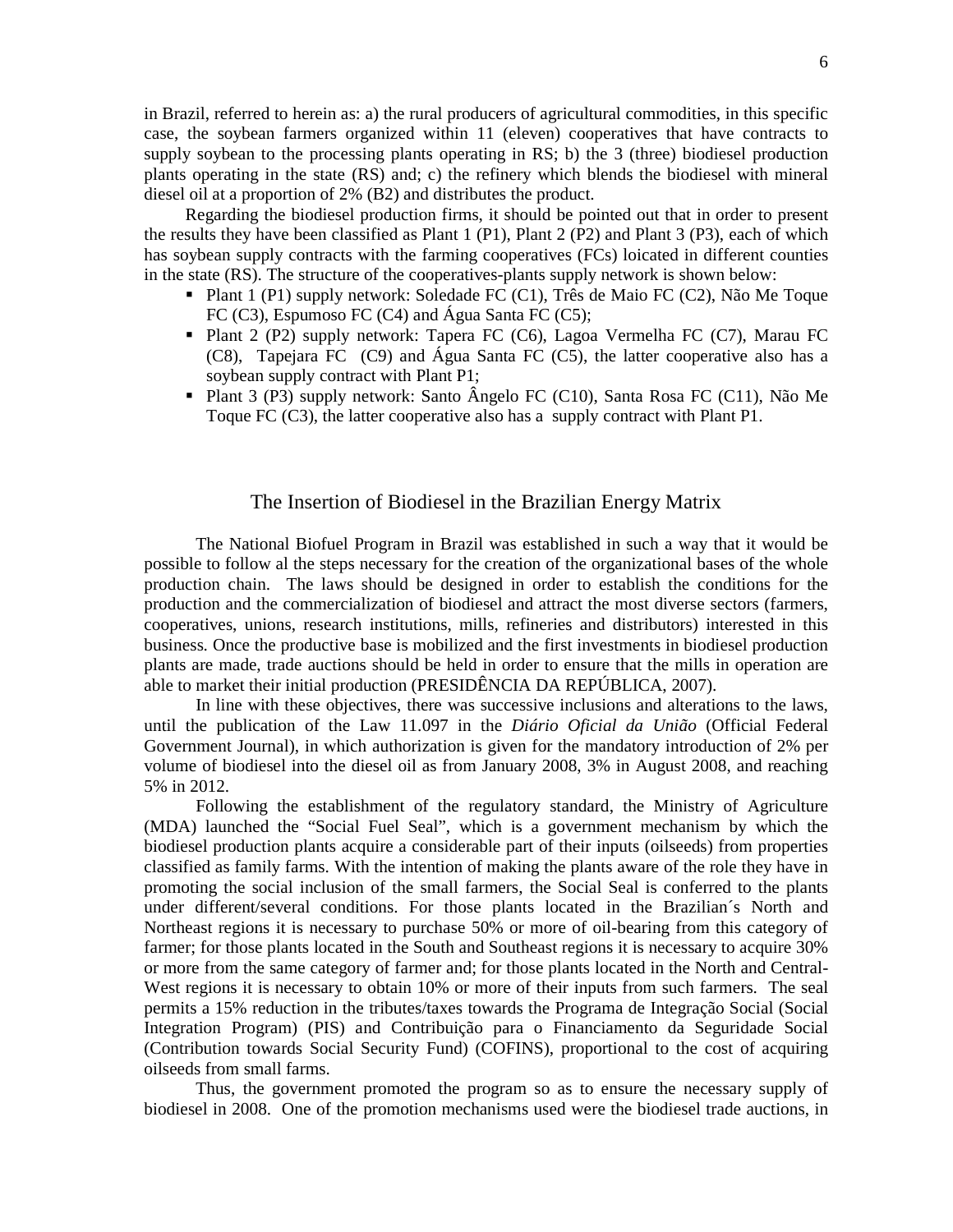which the plants make bids for the sale of their biodiesel based on a minimum price, with the ANP determining the successful firm. This fact has mobilized the productive base, as there are now 17 plants in operation in Brazil, with another 27 in the process of regularization or construction.

In the State of Rio Grande do Sul (RS) the initiatives to produce biodiesel are already apparent and the established production chain which is subject of the present study will be discussed in more detail in the following section. Figure 2 shows the distribution of these biodiesel production plants in Rio Grande do Sul.



**Figure 2: Map of the investments in biodiesel plants in Rio Grande do Sul.** 

**Source:** Research data and ANP (2006); MME (2006).

In examining the situation in RS, first it is necessary to look at the actor that exercises the role of governance over the other actors, which is the refinery-distributor based in Canoas/RS. This leadership is based on the fact it is a state monpoply and has been the only refinery and distributor to have acquired biodiesel in the ANP trade auctions. It is the responsibility of the refinery to collect the biofuel from the plants and to transport it to Canoas/RS and mix it with diesel oil at a proportion of 2% per volume of diesel oil.

Further down the line, the Bidiesel Production Chain consists of the plants where the biodiesel is produced, located in the counties of Passo Fundo, Veranópolis and Rosário do Sul, and their suply chains, composed of the farming cooperatives, all of which are situated in the State of Rio Grande do Sul.

The first plant that was visited, here referred to Plant 1, located in Pass Fundo/RS, began operations in June 2007, and has an annual production capacity of 110 million litres of biodiesel. The biodiesel produced in the mill is obtained exclusively from soybean, as this is currently the only oil-bearing seed produced on sufficient scale in RS to meet the demand from the plant. In order to ensure the supply of soybeans for the extraction of the oil, the firm set up a supply chain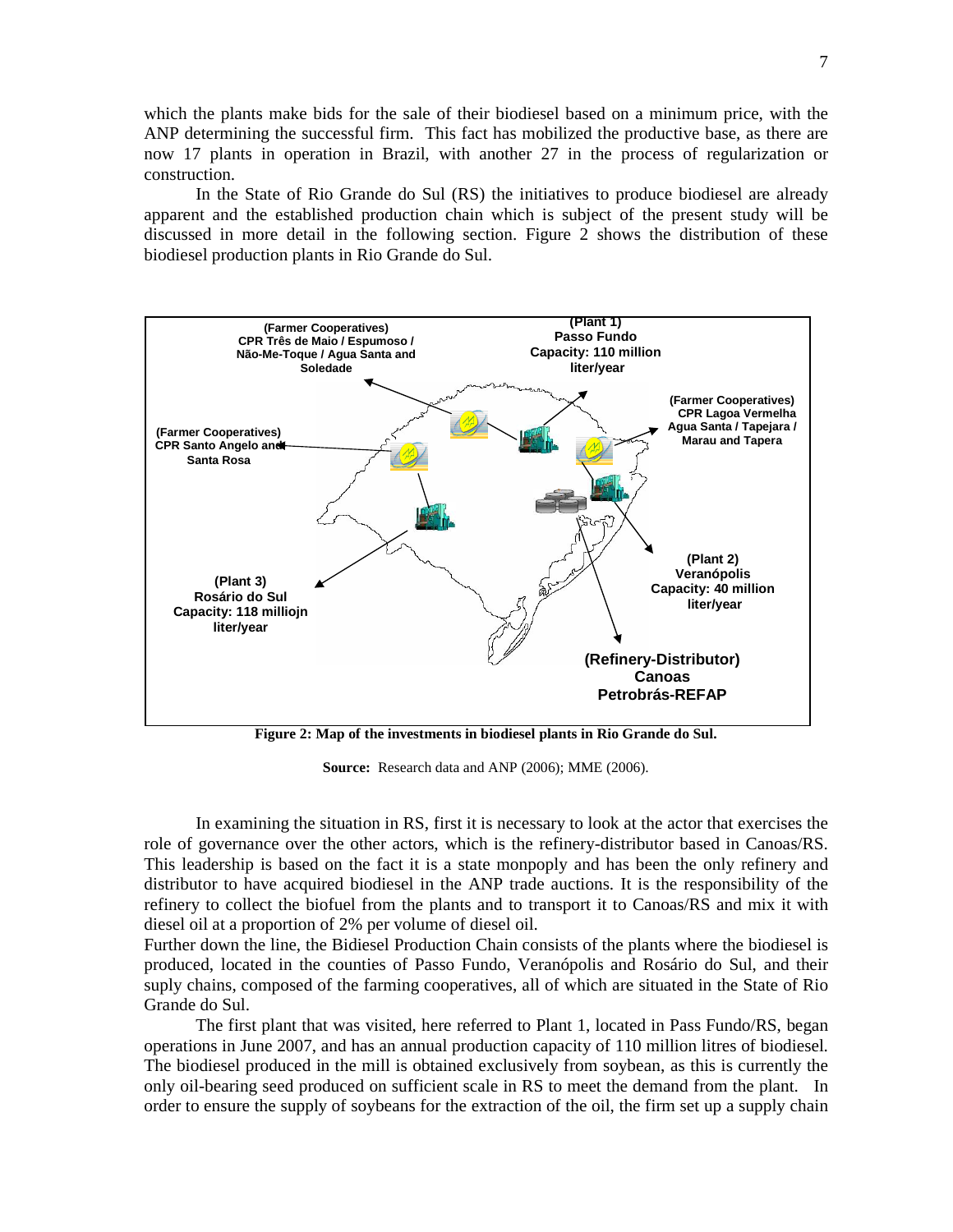by making trade contracts with 05 (five) farming cooperatives (FCs) located in the following counties: a) Soledade CPR (C1), b) Três de Maio CPR (C2), c) Não Me Toque CPR (C3), d) Espumoso CPR (C4) e, e) Água Santa CPR (C5). The amounts of soybean contacted for the year 2007 varied for each cooperative with the delivery of the soybean being the responsibility of the contractee. The deliveries to the plant should take place on a weekly basis at the proportion the total contracted value divided by the stipulated lifetime of the contact in weekly terms. Table 1 shows the contracted volumes and the by Plant 1, Plant 2 and Plant 3.

The biodiesel production mill referred to as Plant 2 is located in the county of Veranópolis/RS, and was completed in March 2007, with a capacity to produce 40 million litres of biodiesel per year. As in Plant 1, the biodiesel produced in Plant 2 is obtained exclusively from soybean, which led to the formation of a supply chain with 5 (five) farming cooperatives located in the following counties: a) Tapera CPR (C6), b) Lagoa Vermelha CPR(C7), c) Marau CPR (C8), d) Tapejara CPR (C9) and; e) Água Santa CPR(C5). The volumes contracted for the year 2007 vary for each cooperative, though in this case the cost of delivering the soybean to the plant in Passo Fundo/RS is the responsibility of the contractor. The volumes of soybean contracted by Plant 2 for the year 2007 can be seen in Table 1.

Lastly, there is the mill referred to as Plant 3, located in the county of Rosario/RS, which entered in operation in September 2007. In terms of volume produced, the firm is leader of the Brazilian biodiesel market, with a participation in the ANP trade auctions corresponding to 56% of the total put out to bid by Petrobras in Brazil. As in Plant 1 and 2, the biodiesel produced at the frim is obtained exclusively from soybeans, for which purchase contracts were made with 3 (three) farming cooperatives (CPR), located in the following counties: a) Santo Ângelo CPR (C10), Santa Rosa CPR (C11) and Não Me Toque CPR (C3). The volumes of soybean contracted for the year 2007, as well as the remaining data relative to these contracts can be seen in Table 1.

| <b>Plants</b>  | <b>Cooperatives</b> | <b>Demand</b> for<br>soybean from<br>the plant in<br>$2007$ (ton)* | Volume of<br>soybean<br>contracted by<br>the plant<br>$(ton./year)**$ | $%$ under<br>total<br>demand | <b>Contracted value</b><br>$(R\$/60kg$ sack.)                            | <b>Freight cost</b> |
|----------------|---------------------|--------------------------------------------------------------------|-----------------------------------------------------------------------|------------------------------|--------------------------------------------------------------------------|---------------------|
| <b>P1</b>      | C <sub>1</sub>      | 304.220                                                            | 60.000                                                                | 19.72                        | Market price at<br>delivery + $R$1.00/60$<br>kg. sack for the<br>freight | CIF                 |
|                | C <sub>2</sub>      |                                                                    | 21.900                                                                | 7.20                         |                                                                          |                     |
|                | C <sub>3</sub>      |                                                                    | 32.500                                                                | 10.68                        |                                                                          |                     |
|                | C4                  |                                                                    | 55.000                                                                | 18.07                        |                                                                          |                     |
|                | C <sub>5</sub>      |                                                                    | 6.000                                                                 | 1.97                         |                                                                          |                     |
|                |                     | <b>Total</b>                                                       | 175.400                                                               | 57.64                        |                                                                          |                     |
| P <sub>2</sub> | C <sub>5</sub>      | 86.920                                                             | 4.000                                                                 | 4.60                         | 32,00                                                                    | <b>FOB</b>          |
|                | C <sub>6</sub>      |                                                                    | 15.000                                                                | 17.26                        | 30,00                                                                    |                     |
|                | C7                  |                                                                    | 20.000                                                                | 23.01                        | 30,00                                                                    |                     |
|                | C8                  |                                                                    | 20.000                                                                | 22.24                        | 30,50                                                                    |                     |
|                | C9                  |                                                                    | 25.000                                                                | 28.76                        | 30,00                                                                    |                     |
|                |                     | <b>Total</b>                                                       | 118.000                                                               | 95.87                        |                                                                          |                     |
| P <sub>3</sub> | C <sub>3</sub>      | 695.360                                                            | 50.000                                                                | 7.20                         | Market price at<br>delivery                                              | <b>FOB</b>          |
|                | C10                 |                                                                    | 60.000                                                                | 8.63                         |                                                                          |                     |
|                | C <sub>11</sub>     |                                                                    | 30.000                                                                | 4.31                         |                                                                          |                     |
|                |                     | <b>Total</b>                                                       | 140.000                                                               | 20.14                        |                                                                          |                     |

**Table 1: Demand, volume / contracted values and freight costs of the soybean supply contracts between the cooperatives and the plants in the biodiesel production chain in RS.** 

Source: Elaborated by the authors based on the interviews carried out.

#### The Decision-Making Process of the Agents in the Biodiesel Production Chain

Applying the correlation tests to the sample of farm cooperative managers brought to light elements of varying degrees of relevance for their decisions regarding the sale of soybean to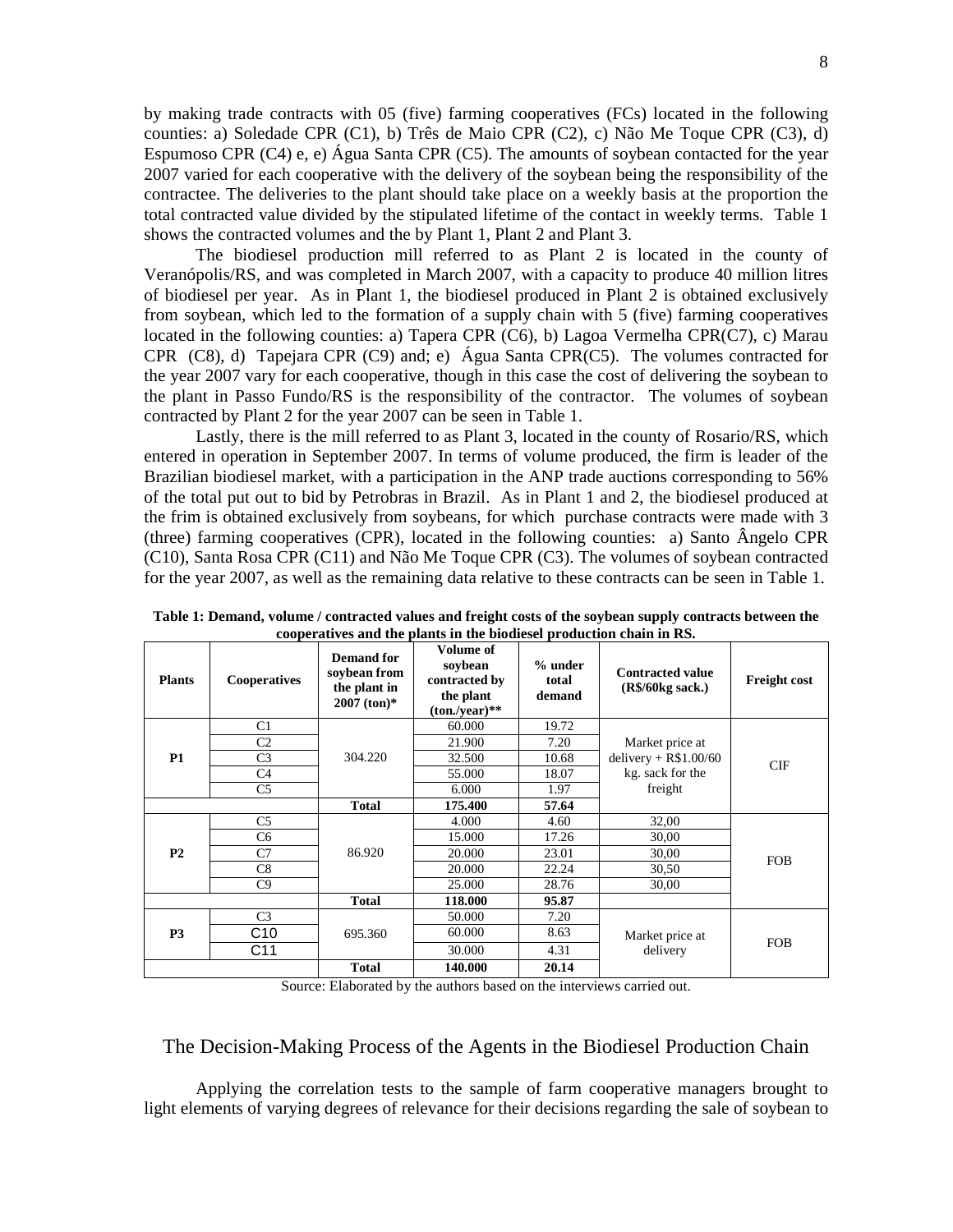the biodiesel production plants. Among those elements that most contribute towards explaining the decision of the cooperatives to participate in the biodiesel productio chain (BPC) is, initially, their incomplete decision-making process, which does not include the Simon´s intelligence and conception phases.

The elements contained in these phases, which are the view of the market environment, information gathering and processing, and the formulation and analysis of an action plan based on these variables, and which are not seen, constitute a relevant factor in explaining the decision of the cooperatives to offer a large part of their soybean crop for the production of biodiesel. Following this, there is the correlation at the low-level decision-making process of the information used by the cooperative managers. Hence, it can be understood that the incompleteness of the process derives from the small amount of information used in their decision-making process, which is also related to the lack of management experience of the interviewed decision makers. All these factors together also contribute towards the establishment of soybean supply contracts with the plants that are unfavourable in relation to the other alternatives existing in the market, since the prices received are identical to those that could be obtained from other marketing channels, though with less profit, as, generally, the cooperatives are responsible for freight costs.

Lastly, there is the correlation between the institutional motivation, derived from the "subsidies" that the managers claimed to have the right to trade soybean for the purposes of biodiesel production, with their decision to join the BPC. In summary, the explanation for the nature of the nature of decision-making process of the cooperatives' managers lies in these elements, which can be seen to be both fragmented by the issue of the view of benefits that are not conceded to them, and mis-aligned with the decisions of the other actors in the production chain.

Next, the correlation tests were carried out on the sample of biodiesel production plant managers, from which it was also possible to identify elements relevant for the decision to produce biodiesel. Among those that most contribute towards explaining the decision of the plants to join the BCP is, initially, their complete decision-making process. As the managers followed all the elements contained in these phases, which are the observation of the market environment, the gathering and processing of information, the formulation and analysis of the action plan, execution of the action plan, review and feedback during the process, among others, constitutes a relevant factor for the explanation of the decision of the plants to direct their productive capacity towards biodiesel production. It was identified that there is the correlation, both at the decision-making process level and for the decision itself, of the quality and the amount of the information used by the plant managers. This fact results in the completeness of the process, since a great deal of information is used in its conception, which also correlates, though to a lesser degree, with the management experience of the interviewed decision makers. Furthermore, these factors also contribute towards the establishment of soybean supply contracts with the cooperatives, which derives from the view of the managers regarding the need for regularity of the supply of the inputs necessary for maintaining productivity at economically efficient levels.

All the above elements are strongly correlated with the factors and motivations, which are economic and information-based, that guide the plants to direct their resources towards biodiesel production. The insertion in the BPC is due to the higher profitability obtainable in relation to the alternatives in the marketof vegetal oils. Especially when using soybean oil to produce biodiesel, which uses the same production facilities and logistics. This fact derives from both market aspects, such as the tax exemptions and benefits originating from the trade auctions, as well as the characteristics of the decision-makers, who seek to base their decisions on the greatest possible amount of information.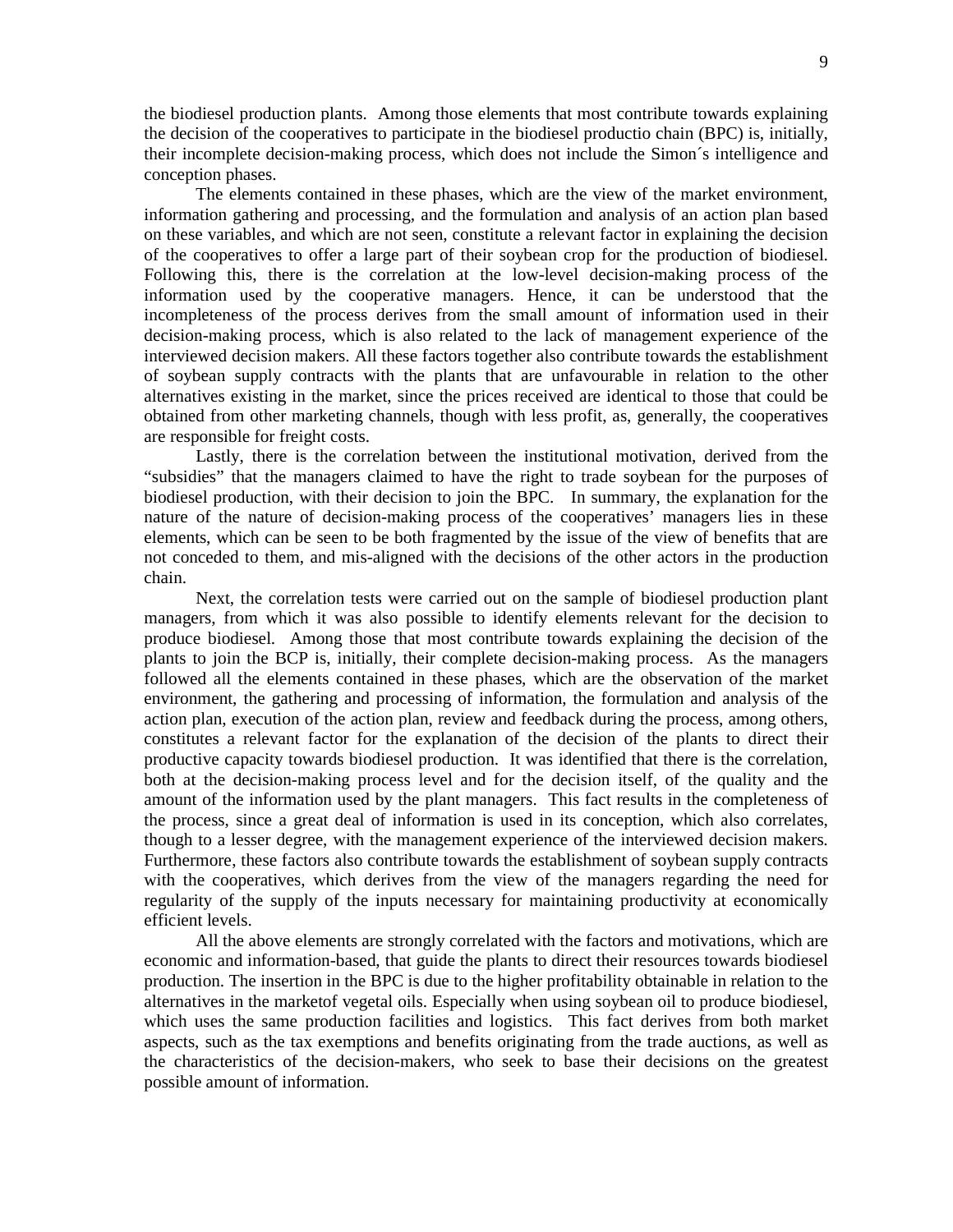Briefly, the decision-making process of the biodiesel production plant managers can be seen to be both guided by the view that activity represents one more option within their portfolio of businesses (market view) and the benefits from the tax exemption. This approach is mis-aligned with the decisions of the other actors in the production chain, among which are the cooperative managers, who are mentioned in this section.

Finally, the correlation tests were used to analyse the answers given by the manager of the refinery-distributor, which showed that, among the elements that most contribute towards explaining the decision of the firm to join the BPC is, initially, its complete decision-making process. As the manager followed all the elements contained in these phases, from the business environment, the regular gathering and processing of information, the analysis and formulation of action plans, as well as the review and feedback in the process, he acts in order to orientate part of its industrial capacity with the purpose of adding biodiesel to diesel oil.

Once again, for this link there is the correlation, both at the decision-making process level and for the decision itself, of the quality and the amount of the information used by the interviewee. This fact results from a complete decision-making process, which is due to the accentuated use of information in its conception phase, which also correlates, though to a lesser degree, with the degree of management experience of the interviewed decision maker.

In turn, all these mentioned variables are strongly correlated with the factors and motivations, which are institutional and informational, that guided the decision of the refinerydistributor (REFAP-Petrobras) to mix the biodiesel with diesel oil. The participation of the firm in the BPC is due, according to the interviewee, to the obligation on the part of the refineriesdistributors, as from 2008, to mix/blend 2% of biodiesel per volume with diesel oil, an activity which is not advantageous for the firm.

According to information collected in the research, the biodiesel production is economically unfeasible, both from the point of view of the plant that produces biodiesel and for the refinery-distributor tha mix it with diesel oil and distributes to consumers. Moreover, the refinery-distributor has a similar product in its portfolio, H-Bio, which provides higher profits when compared with biodiesel. These findings derive from the search by the manager for constantly updated market information, an aspect that is also shown to be significant for the explaining of his decision-making process.

Therefore, put briefly, it can be said that the decision-making process of the refinerydistributor's manager is guided both by the view that biodiesel consists in an economically unfeasible option within its business portfolio, and mis-alaigned with the decisions of the other actors in the production chain, among which are those of the managers of the cooperatives and the biodiesel production plants, so that it appears that the refinery-distributor, as an state monoploly, exercises the governance of the chain only because of the law demands.

## Final Remarks

Following an international tendency towards increasing the share of renewable fuels in national energy matrizes, the Brazilian Federal Government has promoted the development of the biodiesel production chain in Brazil, which is reflected in the introduction of the Brazilian Prodiesel Program (PRODIESEL). In order to reduce uncertainty and risk of making investments in the sector, either public or private, the government established the regulatory reference and has been carrying out biodiesel trade auctions, so mobilizing the productive base to designate its resources for these purposes.

The guarantee of a return on the investments made, and therefore the success of these enterprises, requires the effectiveness of the production chain, for which the strategies, objectives and managerial practices of the different agents participating in the different stages of the chain